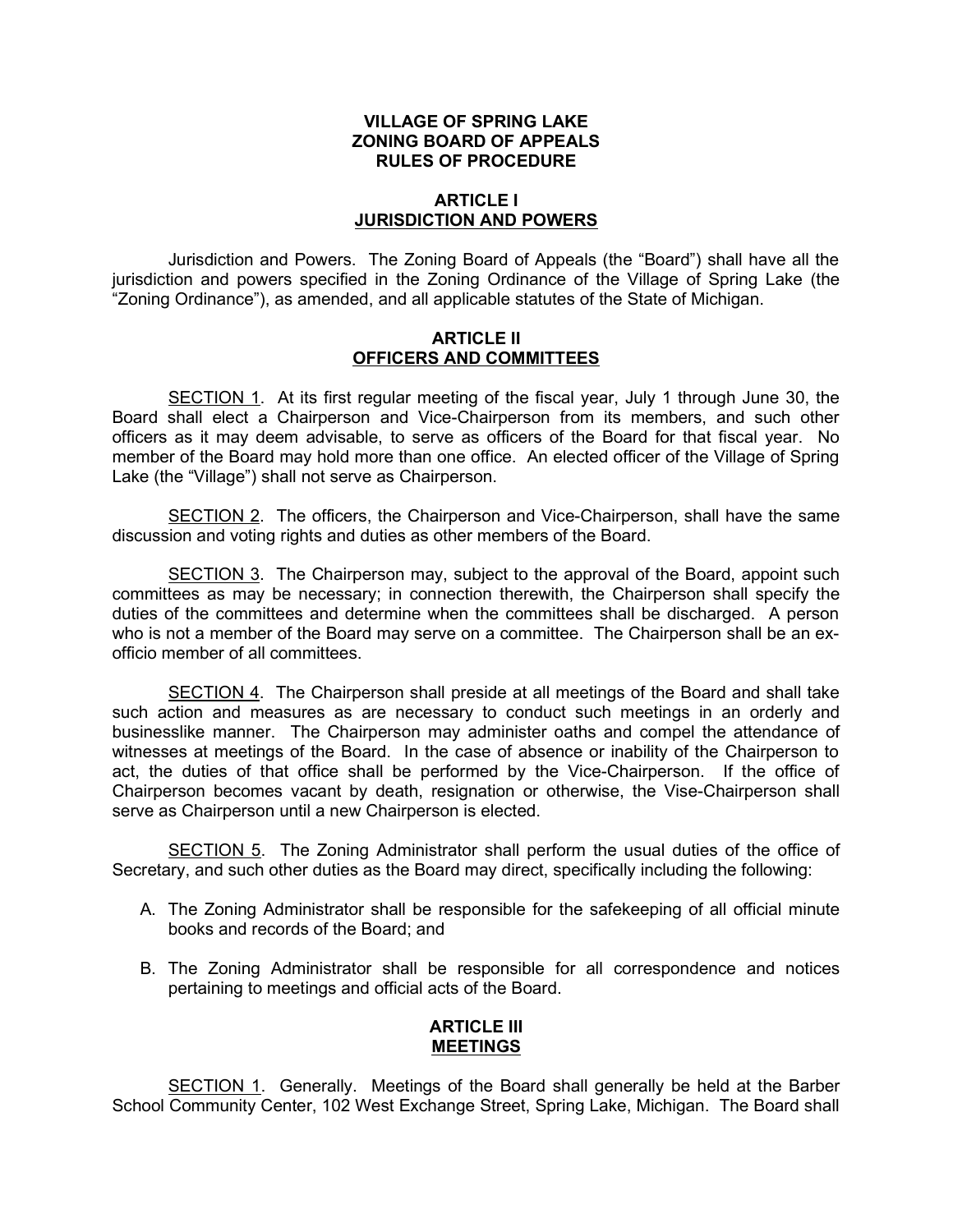generally meet the second Tuesday of the month at 7:00 PM local time. The Board shall establish a schedule of regular meetings for each calendar year by resolution. Special meetings of the Board may be held at the call of the Chairperson or by two other members of the Board.

SECTION 2. Notice to the members of the place, day, and hour of any meeting of the Board shall be served on each member of the Board at least 18 hours in advance of the time of the meeting. Service of notice may be made personally, by telephone, or by mailing such notice, postage prepaid, plainly addressed to the member at the member's current mailing address. However, notice by mail of a meeting of the Board may only be given if the mailing occurs at least 48 hours in advance of the meeting. In addition, with respect to the notices for all meetings of the Board, the Board shall comply with all requirements of Michigan Act 267 of 1976, as amended, the Michigan Open Meetings Act. All meetings of the Board shall be open to the public.

SECTION 3. At all meetings of the Board a majority of the members shall constitute a quorum for the transaction of business.

SECTION 4. For meetings of the Board and advisory committees, the rules of parliamentary practice as set forth in "Robert's Rules of Parliamentary Procedure" shall govern in all cases in which they are not inconsistent with these Rules of Procedure or the laws of the State of Michigan. The Chairperson of any Board meeting has the right and duty to regulate the proceedings of the meeting, including deciding questions of order, making public declaration of votes cast, granting authority to persons to speak at the meeting, silencing those who may be out of order or disrupting the meeting, and ordering any disorderly person out of the meeting.

SECTION 5. The recommended order of business for a regular Board meeting is the following:

- CALL TO ORDER
- ROLL CALL
- DESIGNATION OF ALTERNATES
- APPROVAL OF THE PREVIOUS MEETING MINUTES
- OLD BUSINESS
- NEW BUSINESS
- OTHER BUSINESS
- ADJOURNMENT

Although the above order of business is recommended, the Chairperson may, at the Chairperson's discretion but subject to approval of the Board, change the order of business to suit the requirements of the meetings.

SECTION 6. With respect to any item on the agenda for the Board's consideration, the Chairperson shall introduce the matter and read the notice of public hearing. The Chairperson shall announce that the rules for public hearings are posted at the entrance to the meeting room.

- A. The Chairperson shall then declare the public hearing open.
- B. The procedures and rules to be followed by all persons during a public hearing are as follows: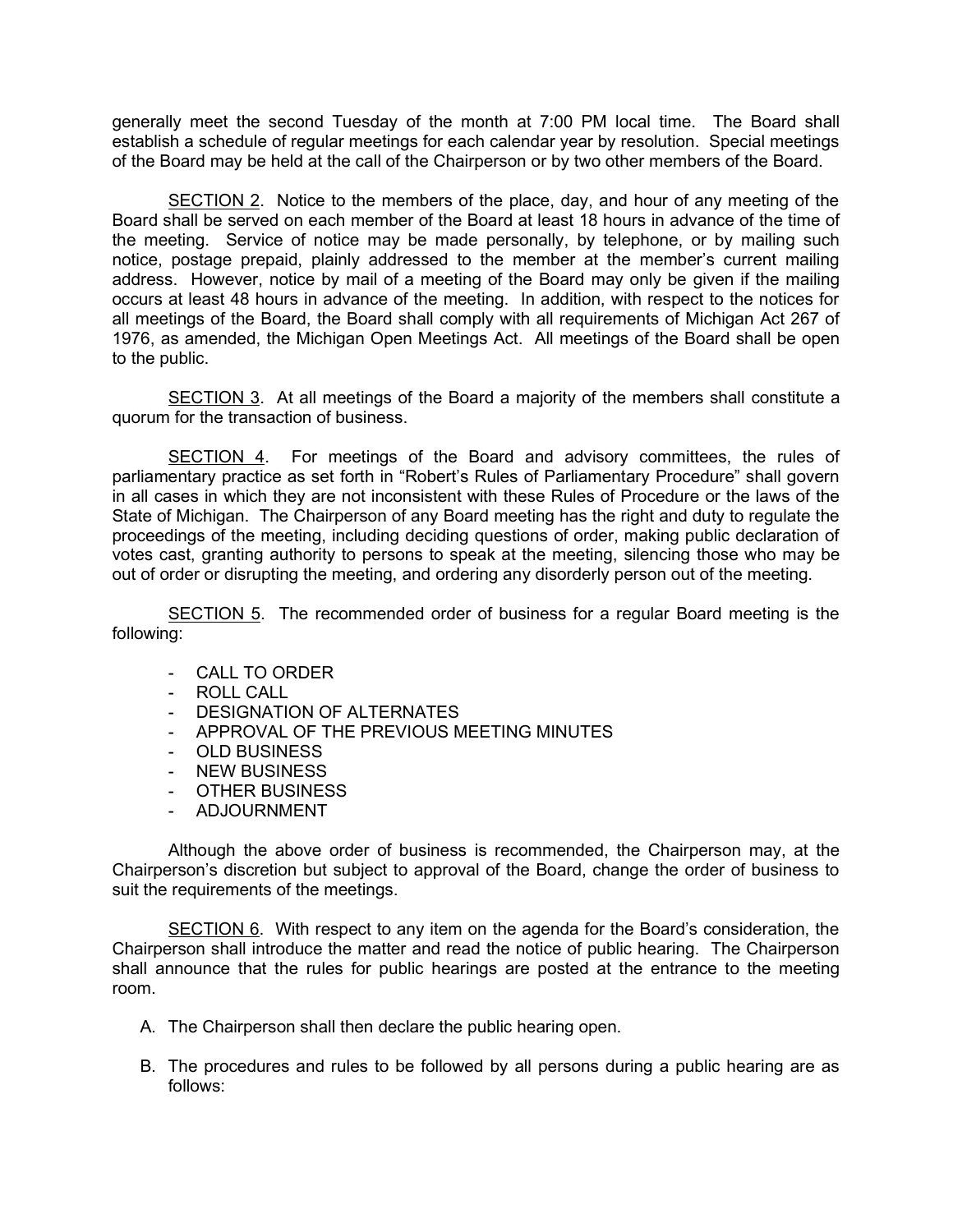- 1. No person shall address the Board or otherwise question or comment upon any matter without first being recognized by the Chairperson.
- 2. Once recognized by the Chairperson, each person shall give the person's name and address before addressing the Board or otherwise questioning or commenting upon any matter.
- 3. The persons requesting the variance or authorization or reversal (the "applicants"), or their representatives, shall make their full presentation in support of their petition first, without interruption.
- 4. Following the presentation on behalf of the applicants, Board members may direct any comments or questions they may have to the applicants.
- 5. Any persons or groups, or their representatives, in opposition to the applicants may make their presentation next, without interruption.
- 6. Following any presentation on behalf of opponents, Board members may direct any comments or questions they may have to such persons.
- 7. Next, any comments or questions the applicants may have in response to any presentation by an opponent may then be made.
- 8. Next, any other comments or questions any opponents may have of the applicants may be made.
- 9. Finally, any other persons, whether in support of or in opposition to the applicants, or otherwise, may make their comments and ask their questions.
- 10. The hearing is expected and intended to proceed in an orderly manner. Cooperation of all in attendance is anticipated and will be appreciated. People in attendance are invited to be heard on any application that they may be interested in, regardless of where they may live. All presentations, questions, comments and replies are to be directed to the Chairperson.
- C. The Chairperson shall then call upon the applicants, or their representatives, to make their presentation in support of their application.
- D. The Chairperson shall then call for any comments or questions Board members may have of the applicants.
- E. The Chairperson shall then call upon any persons or groups in opposition to the application to make their presentation.
- F. The Chairperson shall then call for any comments or questions Board members may have of the opponents.
- G. The Chairperson shall then call for any further response, comments or questions by the applicants.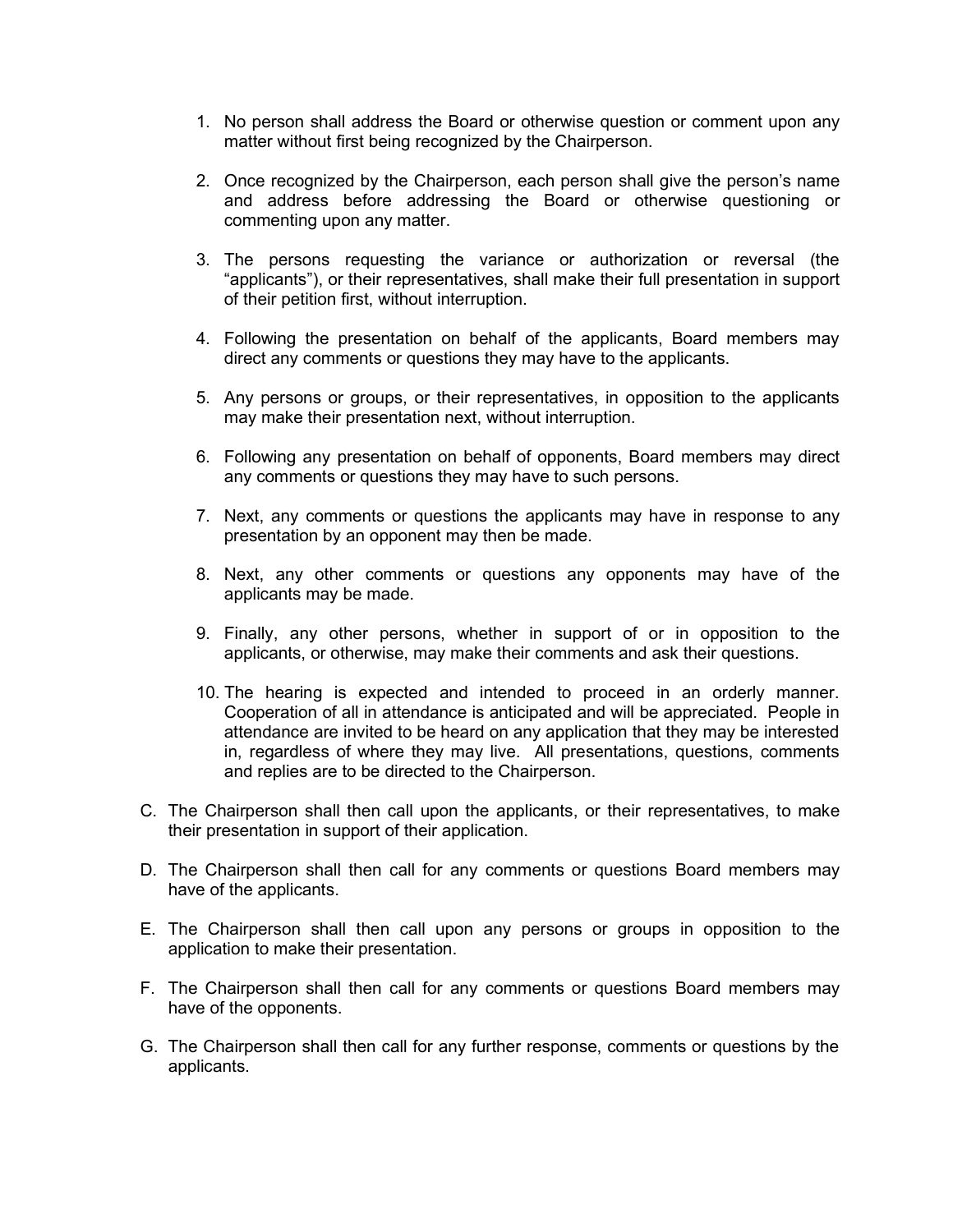- H. The Chairperson shall then call for any further response, comments or questions by the opponents.
- I. The Chairperson shall then call for any other comments or questions, whether in support of or in opposition to the application or otherwise.
- J. When all presentations, comments and questions have been made, and when there is no one else desiring to be heard, and when there are no further inquiries from Board Members, the Chairperson should state as follows:

"There being no further comment nor anyone else desiring to be heard, I will entertain a motion from the Board that the public hearing portion of this meeting be closed."

- K. After a motion to close the public hearing carries, one of the following motions should be made and acted upon:
	- 1. Motion to take the matter under advisement for decision at a later date; or
	- 2. Motion to grant the variance, or the authorization required by the Zoning Ordinance, or to reverse the determination of the Zoning Administrator; or
	- 3. Motion to deny the variance, or the authorization required by the Zoning Ordinance, or to reverse the determination of the Zoning Administrator; or
	- 4. Any other motion as may be proper and appropriate.

SECTION 7. Although the basic agenda set forth above for the Board is a recommended agenda, the Chairperson may, at the Chairperson's discretion but subject to approval of the Board, change the agenda to suit the requirements of the hearing. In particular, the Chairperson may, with the approval of the Board, require that a particular hearing be adjourned and continued to a time, place and certain date, after due and proper notice, because of the length or complexity of any such hearing, the need for additional information to be furnished, or for any other proper reason.

#### ARTICLE IV APPEALS AND PROCEDURES

SECTION 1. Appeals to the Board shall be prepared on forms supplied by the Village. Any communication purporting to be an appeal shall be regarded as mere intent until the required form has been completed and filed with the Board. All appeals shall be filed within 30 days from the date the appellant is informed by the Zoning Administrator that the appellant's application for a permit under the Zoning Ordinance has been denied. The completed form shall specify the grounds for the appeal. Upon receipt of a completed form, the Zoning Administrator shall forthwith transmit to the Board all papers constituting the record upon which the action appealed from was taken.

SECTION 2. An appeal to the Board stays all proceedings in furtherance of the action appealed from unless the Zoning Administrator certifies to the Board after the Notice of Appeal has been filed that, because of facts stated in the Zoning Administrator's certificate, a stay would, in the Zoning Administrator's opinion, cause imminent peril to life or property. In that latter case, proceedings shall not be stayed except by a restraining order which may be granted by the Board or by the Circuit Court, on application, on notice to the Zoning Administrator and on due cause shown. Any decision of the Board shall be final, and any person having an interest affected by the Zoning Ordinance shall have the right to appeal to the Ottawa County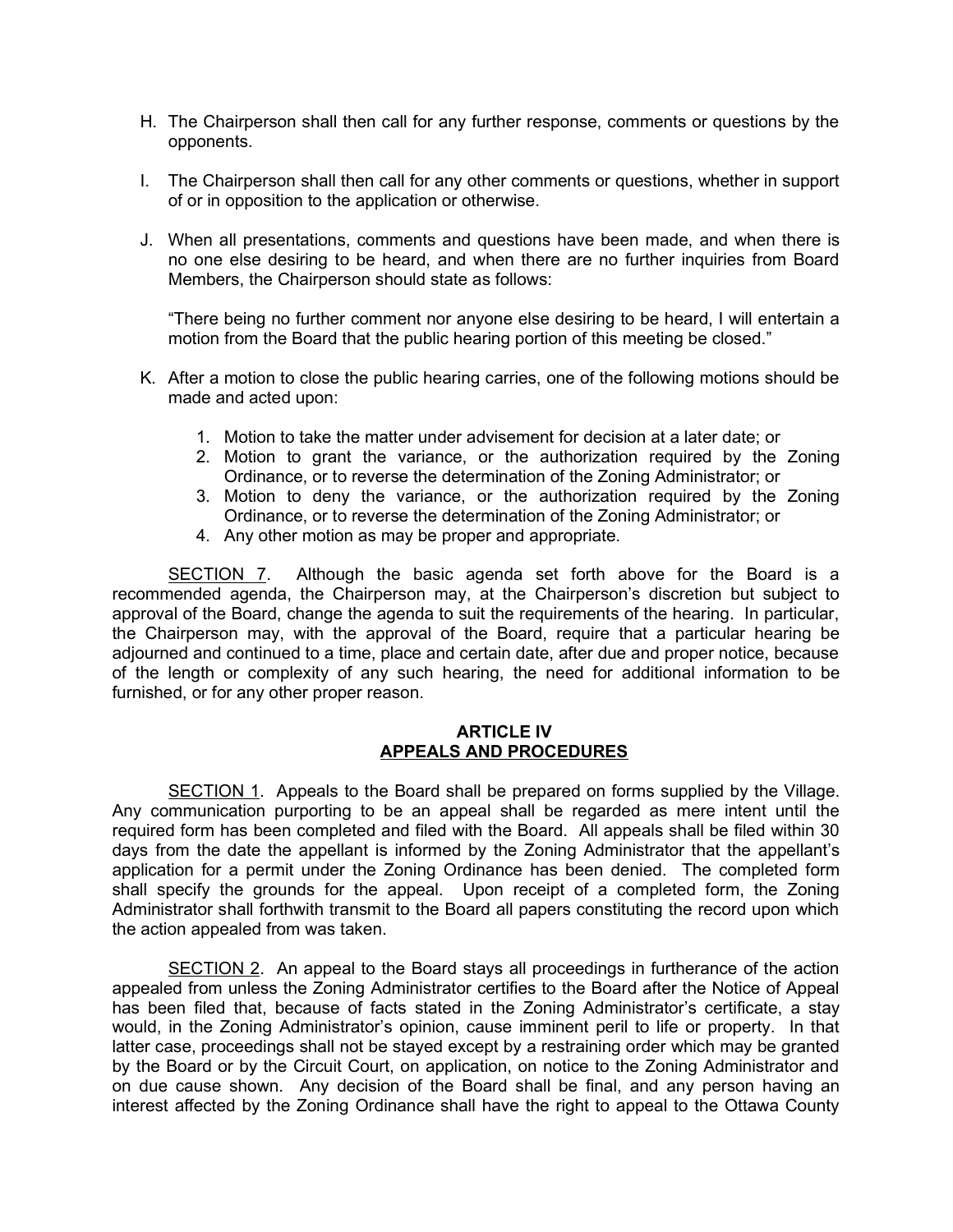Circuit Court. Upon appeal the Court shall review the record and decision of the Board to insure that the decision:

- A. Complies with the Constitution and laws of the State;
- B. Is based upon proper procedure;
- C. Is supported by competent, material and substantial evidence; and
- D. Represents the reasonable exercise of discretion granted by law to the Board.

SECTION 3. The Board shall fix a reasonable time for the hearing of the appeal and shall give notice to the parties as required by law.

SECTION 4. All appeals shall be made by the property owner or the owner's authorized agent or attorney. The authority of an agent or attorney shall be in writing, and a copy shall be filed with the appeal. Any party appearing before the Board may appear in person or by or with the party's authorized agent or attorney.

### ARTICLE V DISPOSITION OF APPEALS

SECTION 1. The Board shall decide all appeals and all matters referred to it or upon which it is required to pass under the Zoning Ordinance within a reasonable time.

SECTION 2. Any person having filed an appeal or a zoning permit application which requires the approval of the Board may, with the consent of the Board, withdraw the appeal or application at any time prior to disposition. However, if a motion has been made for the disposition of the appeal or application, then the appeal or application may no longer be withdrawn.

SECTION 3. The concurring vote of a majority of the members of the Board shall be necessary to reverse any order, requirement, decision or determination of the Zoning Administrator, to decide in favor of the applicant any matter upon which the Board is required to pass under the Zoning Ordinance, or to grant any variance from the Zoning Ordinance. The grounds of each determination by the Board shall be stated.

SECTION 4. If the decision of the Board grants authority for the applicant to construct, erect, modify, rebuild, reconstruct or do other work with respect to a building or structure, the applicant shall obtain the necessary building permit, commence construction and actively continue the construction within six (6) months from the action by the Board, unless more time is specifically granted by the Board. Each party presenting a matter to the Board shall be notified of the action of the Board as soon as practicable after the action is taken. Specifically, a copy of the decision describing the action taken by the Board shall be mailed or personally delivered to each party.

#### ARTICLE VI **MISCELLANEOUS**

SECTION 1. All records of the Board shall be filed in the office of the Zoning Administrator and shall be public records.